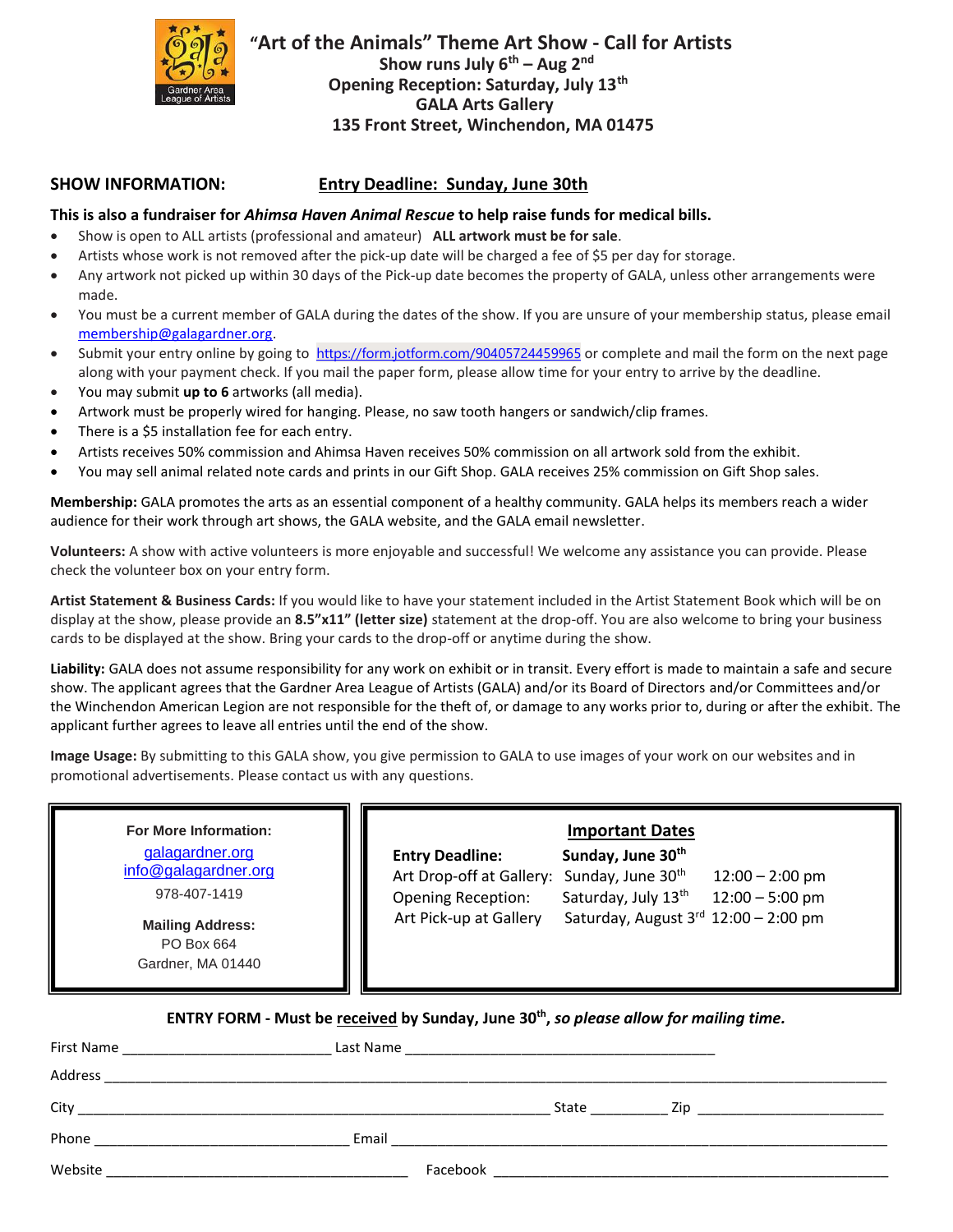

## **"Art of the Animals" Theme Art Show - Call for Artists Show runs July 6 th – Aug 2 nd Opening Reception: Saturday, July 13th GALA Arts Gallery 135 Front Street, Winchendon, MA 01475**

 $\Box$  I have read and agree to all of the show information & conditions in the Call for Entries. **Volunteer:** *I* would like to volunteer to help with the show. □ Yes *We will contact you.* 

|                        |                                                                                                                                                                    | Price: $\frac{1}{2}$                                                                                                                                                                                                                                                                                                                                                                                                                                                                                                                                                                                      |                                        |
|------------------------|--------------------------------------------------------------------------------------------------------------------------------------------------------------------|-----------------------------------------------------------------------------------------------------------------------------------------------------------------------------------------------------------------------------------------------------------------------------------------------------------------------------------------------------------------------------------------------------------------------------------------------------------------------------------------------------------------------------------------------------------------------------------------------------------|----------------------------------------|
|                        |                                                                                                                                                                    |                                                                                                                                                                                                                                                                                                                                                                                                                                                                                                                                                                                                           |                                        |
|                        |                                                                                                                                                                    |                                                                                                                                                                                                                                                                                                                                                                                                                                                                                                                                                                                                           |                                        |
|                        |                                                                                                                                                                    |                                                                                                                                                                                                                                                                                                                                                                                                                                                                                                                                                                                                           |                                        |
|                        |                                                                                                                                                                    |                                                                                                                                                                                                                                                                                                                                                                                                                                                                                                                                                                                                           |                                        |
|                        |                                                                                                                                                                    |                                                                                                                                                                                                                                                                                                                                                                                                                                                                                                                                                                                                           |                                        |
|                        |                                                                                                                                                                    |                                                                                                                                                                                                                                                                                                                                                                                                                                                                                                                                                                                                           |                                        |
|                        |                                                                                                                                                                    |                                                                                                                                                                                                                                                                                                                                                                                                                                                                                                                                                                                                           |                                        |
|                        |                                                                                                                                                                    |                                                                                                                                                                                                                                                                                                                                                                                                                                                                                                                                                                                                           |                                        |
|                        |                                                                                                                                                                    |                                                                                                                                                                                                                                                                                                                                                                                                                                                                                                                                                                                                           |                                        |
|                        |                                                                                                                                                                    |                                                                                                                                                                                                                                                                                                                                                                                                                                                                                                                                                                                                           |                                        |
|                        | Please choose yearly membership type:<br>I am a current Member<br><b>New or Renew Member</b>                                                                       | We need members to help keep the Arts Gallery open to support the artists. A shift consists of 2 hours working inside the<br>gallery. This involves helping with opening, closing, hanging art work, selling, cleaning, and helping with the customers. If<br>you prefer to do ground work, maintenance, or other work at the gallery contact Deb to make arrangements.<br>\$25 Individual and must work 3 shifts at the arts gallery.<br>\$45 Individual and is Exempt from working shifts.<br>\$35 Family and must work 6 shifts at the arts gallery.<br>\$75 Family and is Exempt from working shifts. |                                        |
| 2.<br>3.<br>4.         | If not Exempt, what days do you prefer to work at Gallery?<br>Would you like to teach a class or workshop?<br>Are you interested in participating in a Group Show? | Yes, would like more information.<br>5. Would you like to donate an item/items to Ahimsa Haven's Chinese Auction or Raffle Table? Bring to Drop-off                                                                                                                                                                                                                                                                                                                                                                                                                                                       | Fridays   Saturdays   Sundays  <br>Yes |
|                        |                                                                                                                                                                    | Installation Fee:\$ _____________ \$5 for each piece of artwork                                                                                                                                                                                                                                                                                                                                                                                                                                                                                                                                           |                                        |
|                        | Ahimsa Donation: \$                                                                                                                                                | Would you like to make a donation to Ahimsa Haven Animal Rescue (Thank You!)                                                                                                                                                                                                                                                                                                                                                                                                                                                                                                                              |                                        |
| <b>Total Enclosed:</b> | $\frac{\zeta}{\zeta}$                                                                                                                                              | (Please make checks payable to GALA)                                                                                                                                                                                                                                                                                                                                                                                                                                                                                                                                                                      |                                        |

**Check #** *\_\_\_\_\_\_\_\_\_\_\_ Thank You! Mail to: GALA P.O. Box 664, Gardner MA 01440*